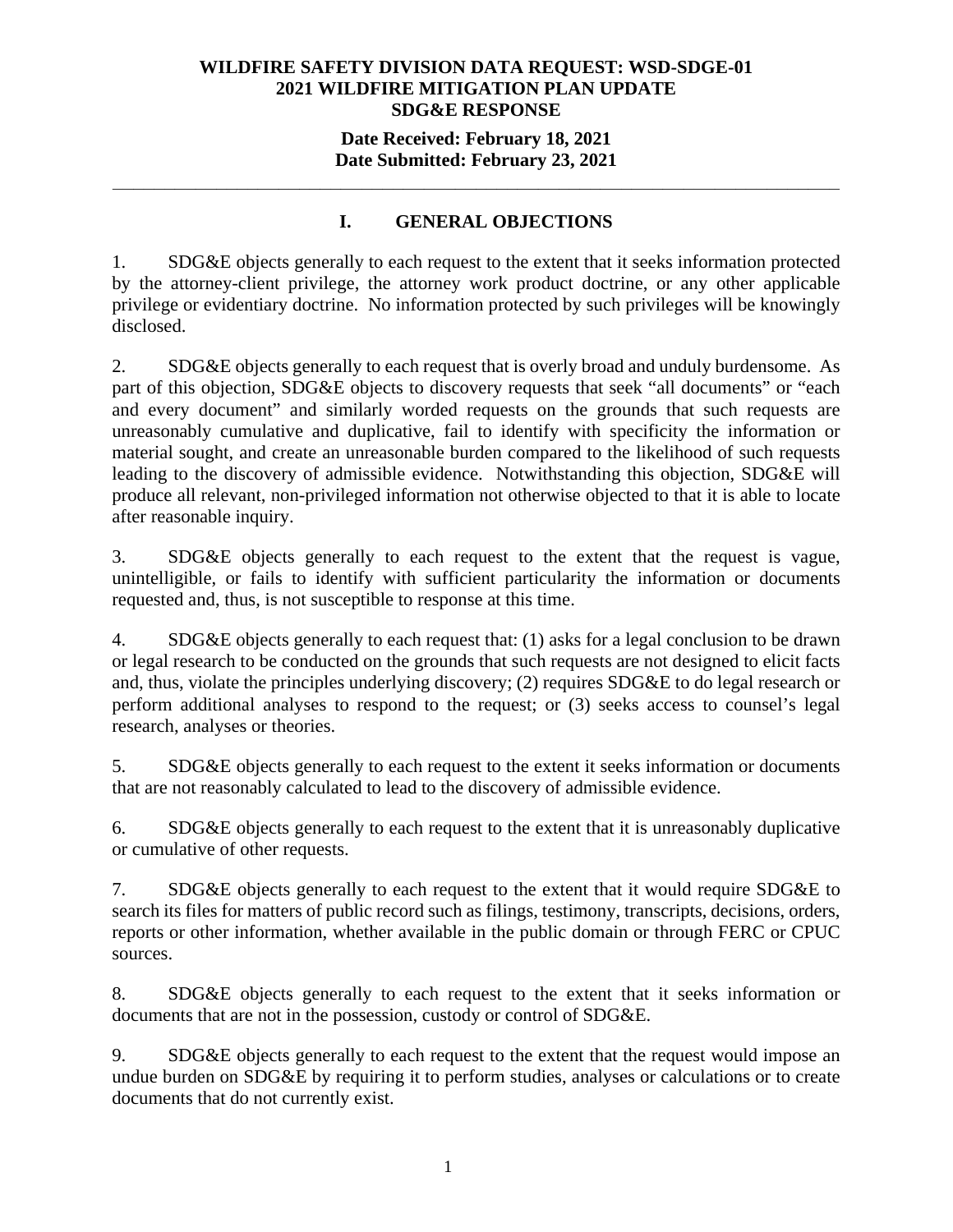#### **Date Received: February 18, 2021 Date Submitted: February 23, 2021 \_\_\_\_\_\_\_\_\_\_\_\_\_\_\_\_\_\_\_\_\_\_\_\_\_\_\_\_\_\_\_\_\_\_\_\_\_\_\_\_\_\_\_\_\_\_\_\_\_\_\_\_\_\_\_\_\_\_\_\_\_\_\_\_\_\_\_\_\_\_**

10. SDG&E objects generally to each request that calls for information that contains trade secrets, is privileged or otherwise entitled to confidential protection by reference to statutory protection. SDG&E objects to providing such information absent an appropriate protective order.

#### **II. EXPRESS RESERVATIONS**

1. No response, objection, limitation or lack thereof, set forth in these responses and objections shall be deemed an admission or representation by SDG&E as to the existence or nonexistence of the requested information or that any such information is relevant or admissible.

2. SDG&E reserves the right to modify or supplement its responses and objections to each request, and the provision of any information pursuant to any request is not a waiver of that right.

3. SDG&E reserves the right to rely, at any time, upon subsequently discovered information.

4. These responses are made solely for the purpose of this proceeding and for no other purpose.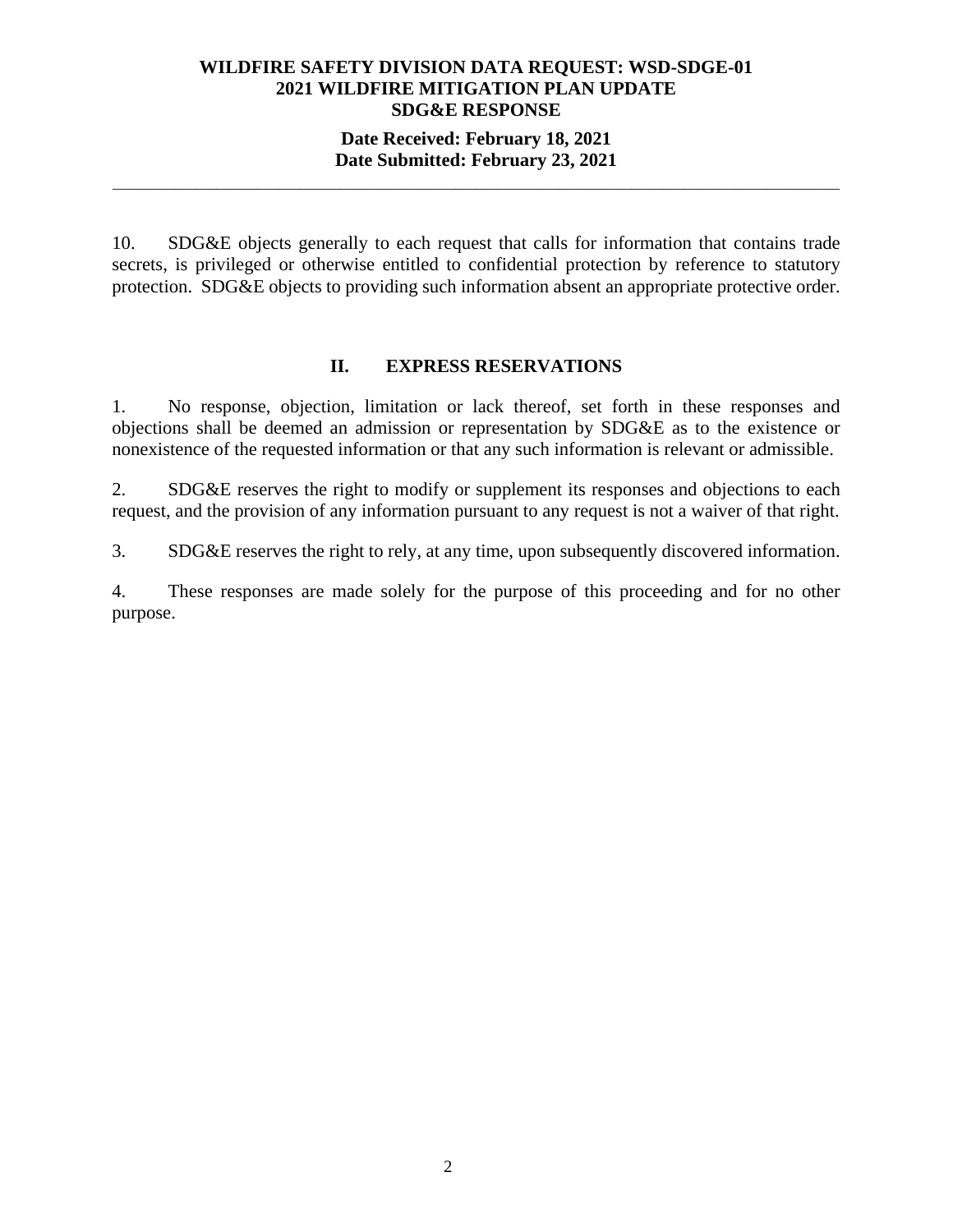### **Date Received: February 18, 2021 Date Submitted: February 23, 2021**

#### **III. RESPONSES**

**\_\_\_\_\_\_\_\_\_\_\_\_\_\_\_\_\_\_\_\_\_\_\_\_\_\_\_\_\_\_\_\_\_\_\_\_\_\_\_\_\_\_\_\_\_\_\_\_\_\_\_\_\_\_\_\_\_\_\_\_\_\_\_\_\_\_\_\_\_\_** 

## **QUESTION 1:**

The WSD requests clarification of two (2) overarching issues regarding the 2021 WMP Update Table 12 (initiative spend by WMP activity), as follows:

- 1. Split reported spend by activity in HFTD and total activity spend (i.e., territory-wide including in non-HFTD)
- 2. Given changes in WMP activity spending, report planned spend as detailed in the 2020 WMP under the reporting system of the 2021 WMP (i.e., activity spend in HFTD and territory-wide)

The WSD provides the attached MS Excel file and additional clarifications for use in responding to this request. In the attached Excel file, fill out the columns highlighted in tan (see color in row 11 column X below):



Columns U through AR request planned spend "as reported in 2020 using 2021 accounting." This means to report the spend for each year of the WMP cycle (i.e., 2020-2022) as planned in the 2020 WMP, but reported for both HFTD areas and the total territory (including non-HFTD areas), as was required in the 2021 WMP. Activity spend in HFTD areas should go into the "HFTD" columns (marked in row 6 as "HFTD"), while a territory wide activity spend (non-HFTD and HFTD) should go into the "Total" columns (marked in row 6 as "Total"). If known, provide the value of line miles treated and/or alternative units corresponding to each activity, region scope (i.e., HFTD or Total), and year.

Columns AS through BP request spend (actual in 2020, planned in 2021 and 2022) split by activity in HFTD (columns marked in row 6 as "HFTD") and territory-wide including HFTD and non-HFTD (columns marked in row 6 as "Total"). The "Total" columns are already populated with the values reported in the 2021 WMP. If known, provide the value of line miles treated and/or alternative units corresponding to each activity and year for the HFTD columns.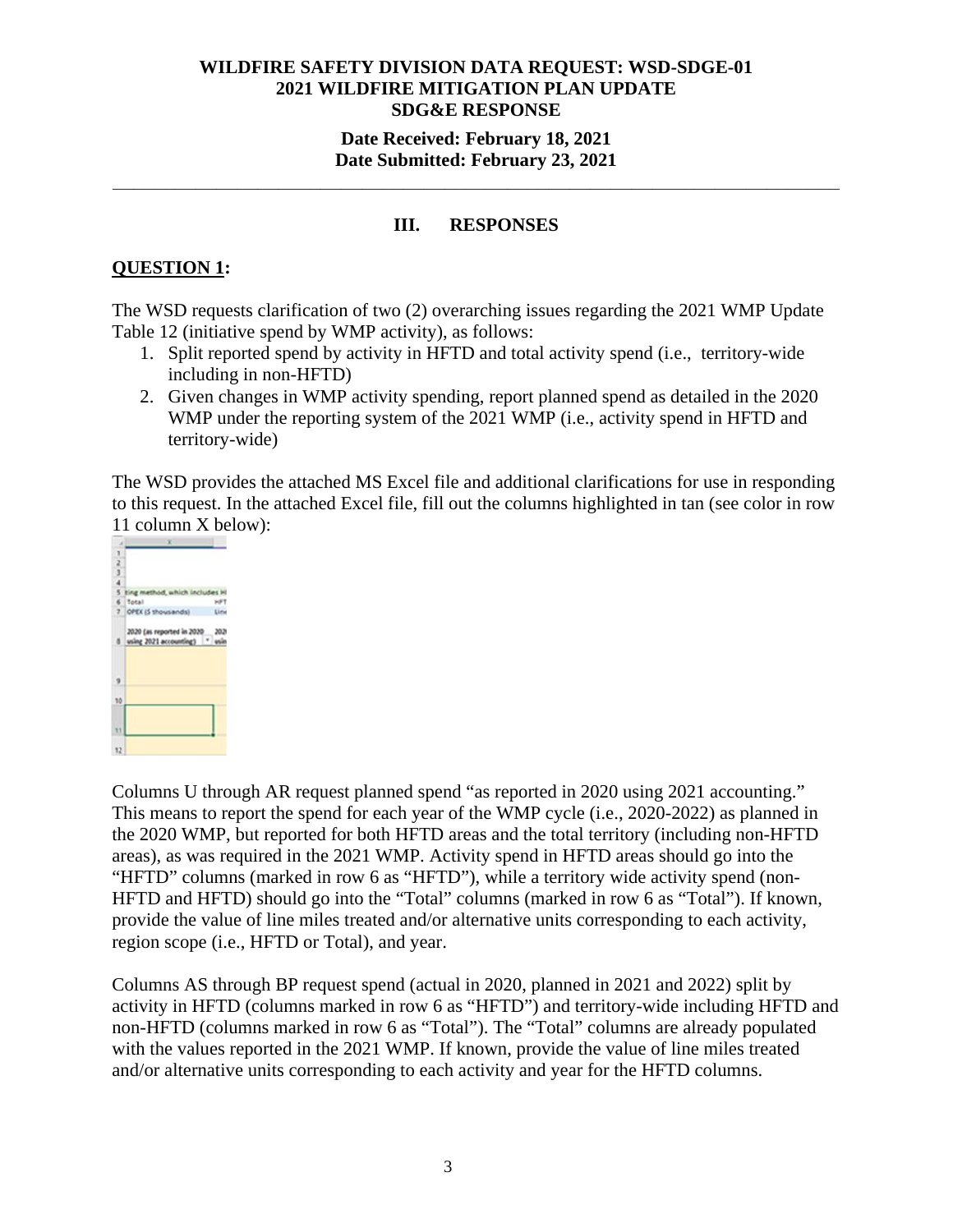## **Date Received: February 18, 2021 Date Submitted: February 23, 2021**

**\_\_\_\_\_\_\_\_\_\_\_\_\_\_\_\_\_\_\_\_\_\_\_\_\_\_\_\_\_\_\_\_\_\_\_\_\_\_\_\_\_\_\_\_\_\_\_\_\_\_\_\_\_\_\_\_\_\_\_\_\_\_\_\_\_\_\_\_\_\_** 

Provide a completed copy of this MS Excel with the columns highlighted in tan populated with accurate information by Tuesday February 23, 2021 at 5 p.m. Keep the title of the file unchanged except for the date, which shall reflect the date of submission in YYYYMMDD format.

#### **OBJECTION:**

SDG&E objects to this request on the grounds set forth in General Objection Nos. 2, 5, and 9. Subject to the foregoing objections, SDG&E responds as follows.

#### **RESPONSE 1:**

Please refer to attachment "Data request SDGE 2021 Table 12\_v02 20210223.xlsx."

Please note SDG&E marked several initiatives that are foundational in nature with an N/A in column T. These initiatives support company initiatives within the HFTD, but cannot be quantified in a way that allows for a split by HFTD and non-HFTD.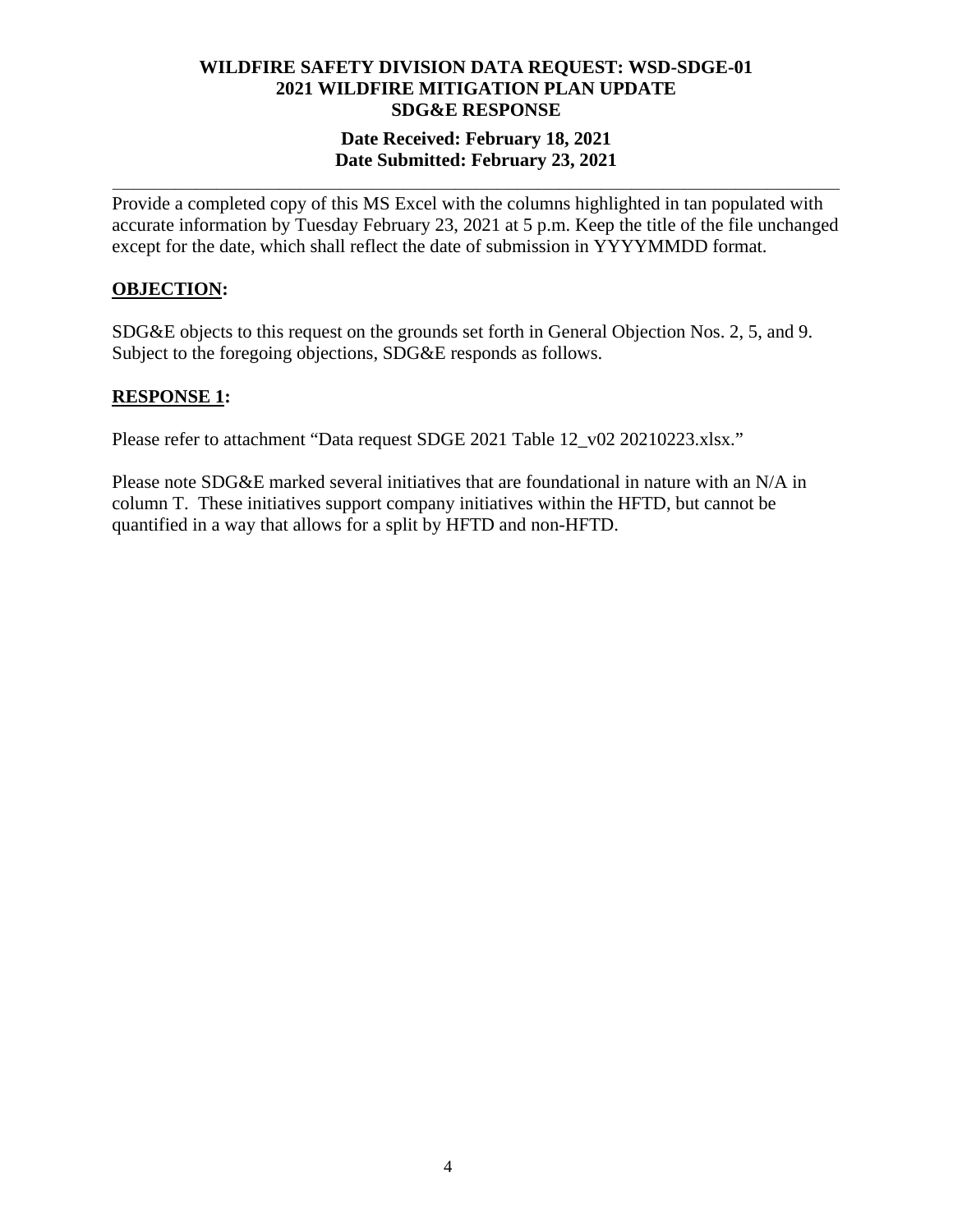## **WILDFIRE SAFETY DIVISION DATA REQUEST: WSD-SDGE-01 2021 WILDFIRE MITIGATION PLAN UPDATE SDG&E RESPONSE Date Received: February 18, 2021**

# **Date Submitted: February 23, 2021 \_\_\_\_\_\_\_\_\_\_\_\_\_\_\_\_\_\_\_\_\_\_\_\_\_\_\_\_\_\_\_\_\_\_\_\_\_\_\_\_\_\_\_\_\_\_\_\_\_\_\_\_\_\_\_\_\_\_\_\_\_\_\_\_\_\_\_\_\_\_**

#### **QUESTION 2:**

Provide an update to Metric 1.c. in Table 11. In its 2021 WMP SDGE reported hours of PSPS rather than total customer hours in Table 11 Metric 1.c. Accordingly, provide either:

- Confirmation that Metric 2.a. in Table 11 is representative of all customer hours from PSPS, or
- An updated Table 11 Metric 1.c. that reports total customer hours of PSPS.

#### **OBJECTION:**

SDG&E objects to this request on the grounds set forth in General Objection Nos. 2, 5, and 9. Subject to the foregoing objections, SDG&E responds as follows.

#### **RESPONSE 2:**

Please refer to "Attachment B – WMP Tables 1-12 Revised 02-23-2021" for an updated metric in section 1.c., as directed by WSD. The updated value represents total PSPS customer hours.

In addition, SDG&E submits updates to metrics 1.b., 3.a., 4.a., 4.b., 4.c., 4.d., 4.e., 4.f., 5.b., 5.c., 5.e. Due to the ongoing audit process of all system outages, including PSPS, and in reviewing Table 11 in response to this data request, SDG&E discovered one outage was inadvertently omitted from initial calculations when Table 11 was submitted on February 5, 2021, thus underreporting 753 customers on one circuit segment. The identified outage and switch plan has now correctly been classified as a PSPS event and is being reported in this revised Table 11.

The values provided by SDG&E represent the most current PSPS data available at the time of submission. These values should still be considered preliminary and subject to change upon further audits and analysis.

Upon further review of Table 11, SDG&E discovered inadvertent errors in the historical metrics (4c, 4d, 4e and 4f) for years 2017 and 2018, which are corrected in the attached.